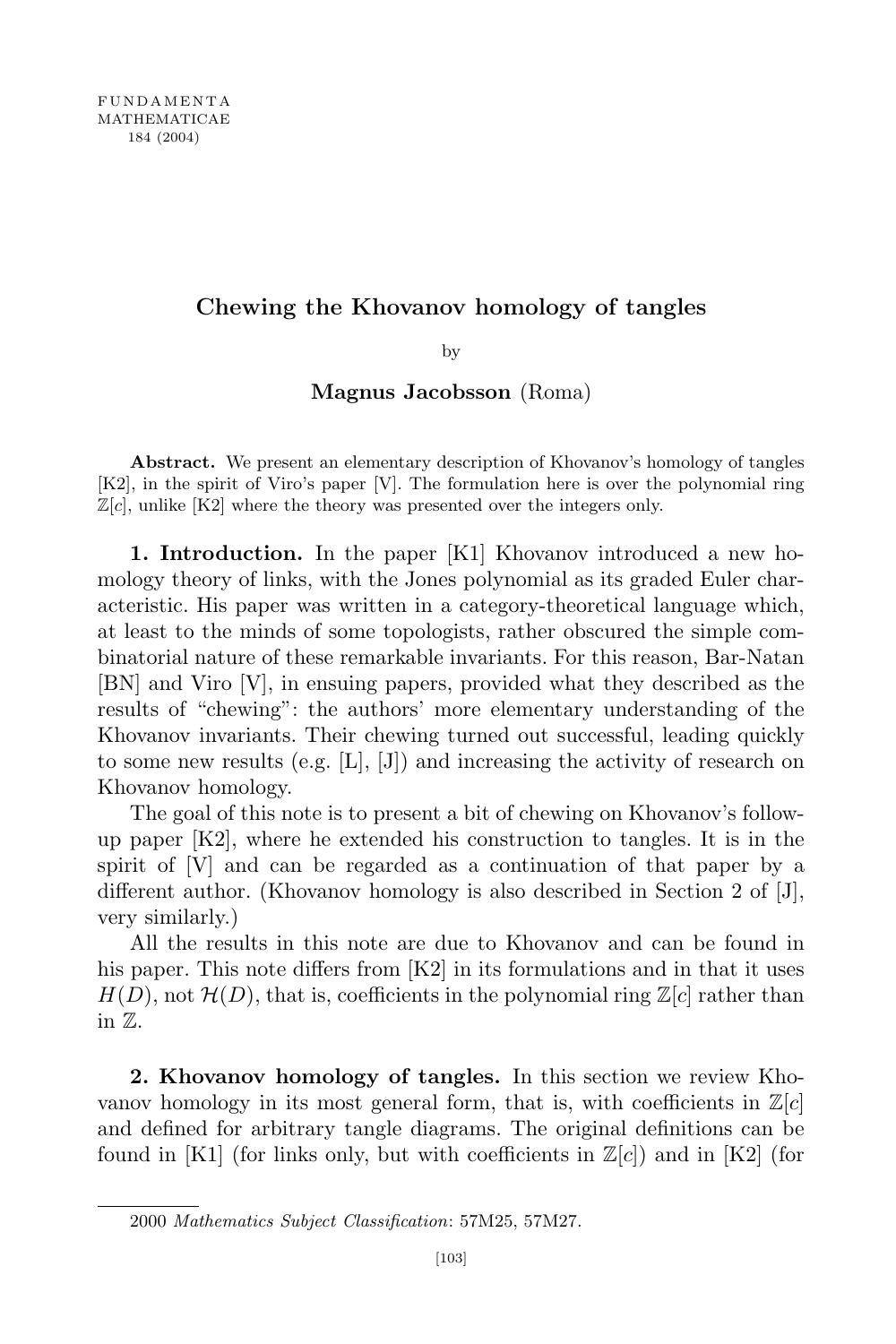tangles, but with details only with coefficients in  $\mathbb{Z}$ ). We assume that the reader is familiar with the basic theory of tangles.

**2.1.** The Frobenius algebra A. The definition of Khovanov homology relies on a certain commutative Frobenius algebra A, generated as a free  $\mathbb{Z}[c]$ -module by two elements 1 and X, where 1 is the multiplicative identity and  $X^2=0$ .

There is also a comultiplication  $\Delta$ , given by

$$
\Delta(\mathbf{1}) = X \otimes \mathbf{1} + \mathbf{1} \otimes X + cX \otimes X, \quad \Delta(X) = X \otimes X,
$$

and a trace form  $\varepsilon : A \to \mathbb{Z}[c]$  defined by

$$
\varepsilon(1) = -c, \quad \varepsilon(X) = 1.
$$

It is well known that a commutative Frobenius algebra gives rise to a  $(1 + 1)$ -dimensional topological quantum field theory. It associates to a disjoint planar collection of k circles the tensor product  $A^{\otimes k}$ . To each saddle point Morse modification on this collection of circles it associates the multiplication m or comultiplication  $\Delta$ , depending on whether two circles merge under the modification or one circle splits into two. To a disappearing circle it associates the trace form, and to an appearing circle the unit map.

The basic relations in this algebra are associativity, coassociativity and the relation

$$
(m \otimes id)(id \otimes \Delta) = \Delta \circ m,
$$

which can be described topologically as the isotopy relations in Figure 1.



Fig. 1. Associativity/coassociativity and an additional relation

# **2.2.** Khovanov's rings  $H^n$

**2.2.1.** Generators. Khovanov homology is defined as the homology of a certain chain complex. In this subsection we review Khovanov's construction of certain rings  $H^n$  over which the chain complex will be a bimodule.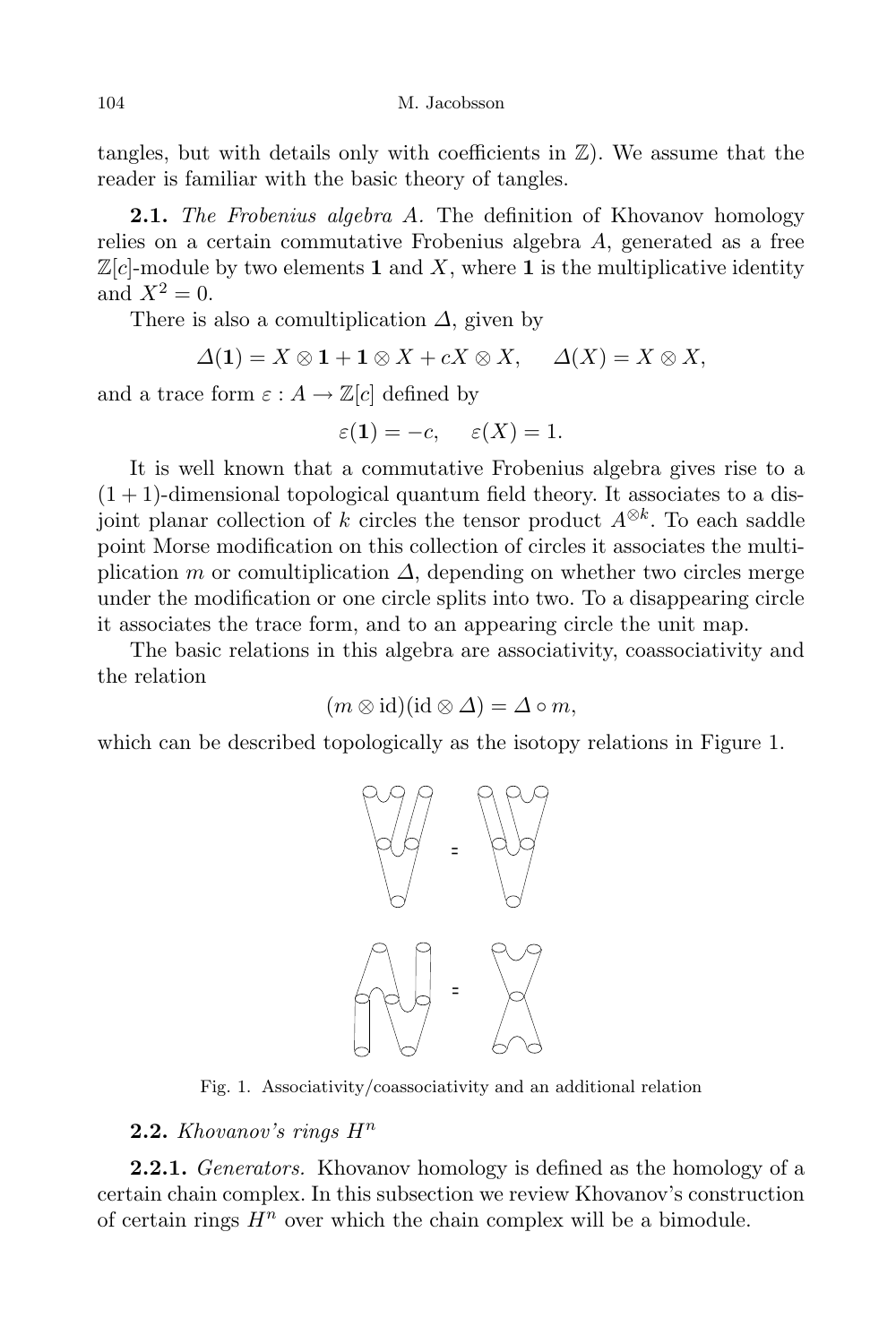REMARK. We will be concerned only with tangles with an even number of top and bottom points. We will say that a tangle (diagram) is of type  $(m, n)$  if it has 2m points at the top and 2n points at the bottom.

By a (crossingless) matching (of n points) we mean a tangle diagram M of type  $(0, n)$  or  $(n, 0)$ , without crossings (cf. Figure 2) and without closed components.



Fig. 2. Crossingless matchings of types  $(3,0)$  (left) and  $(0,3)$  (right). The bar denotes reflection in a horizontal line.

Two crossingless matchings M and M' of type  $(0, n)$  and  $(n, 0)$  respectively can be composed to form a diagram  $MM'$  of type  $(0, 0)$ . This is an unlink diagram without crossings, with the additional structure of a canonical decomposition into  $M$  and  $M'$ .

An unlink diagram has *states* in the sense of [V]. Since there are no crossings, a state is just a distribution of 1:s or  $X$ :s to the components of  $MM^{\prime}.$ 

REMARK. In  $[V]$ , 1 was denoted by a minus sign and X by a plus sign, but here we will follow Khovanov in using the symbols  $\bf{1}$  and  $\bf{X}$  instead.

Let  $H^n$  be generated as a free  $\mathbb{Z}[c]$ -module by all possible states of  $MM'$ :s, where M is of type  $(0, n)$  and  $M'$  of type  $(n, 0)$ . In Figure 3 such a state is displayed.



Fig. 3. An element of the ring  $H^3$ 

**2.2.2.** The product. To define the multiplication on  $H^n$ , start by noting that there is an involution  $M \mapsto \overline{M}$  on the set of crossingless matchings given by reflection in a horizontal line not intersecting  $M$ . This involution interchanges  $(0, n)$ -matchings and  $(n, 0)$ -matchings (cf. Figure 2).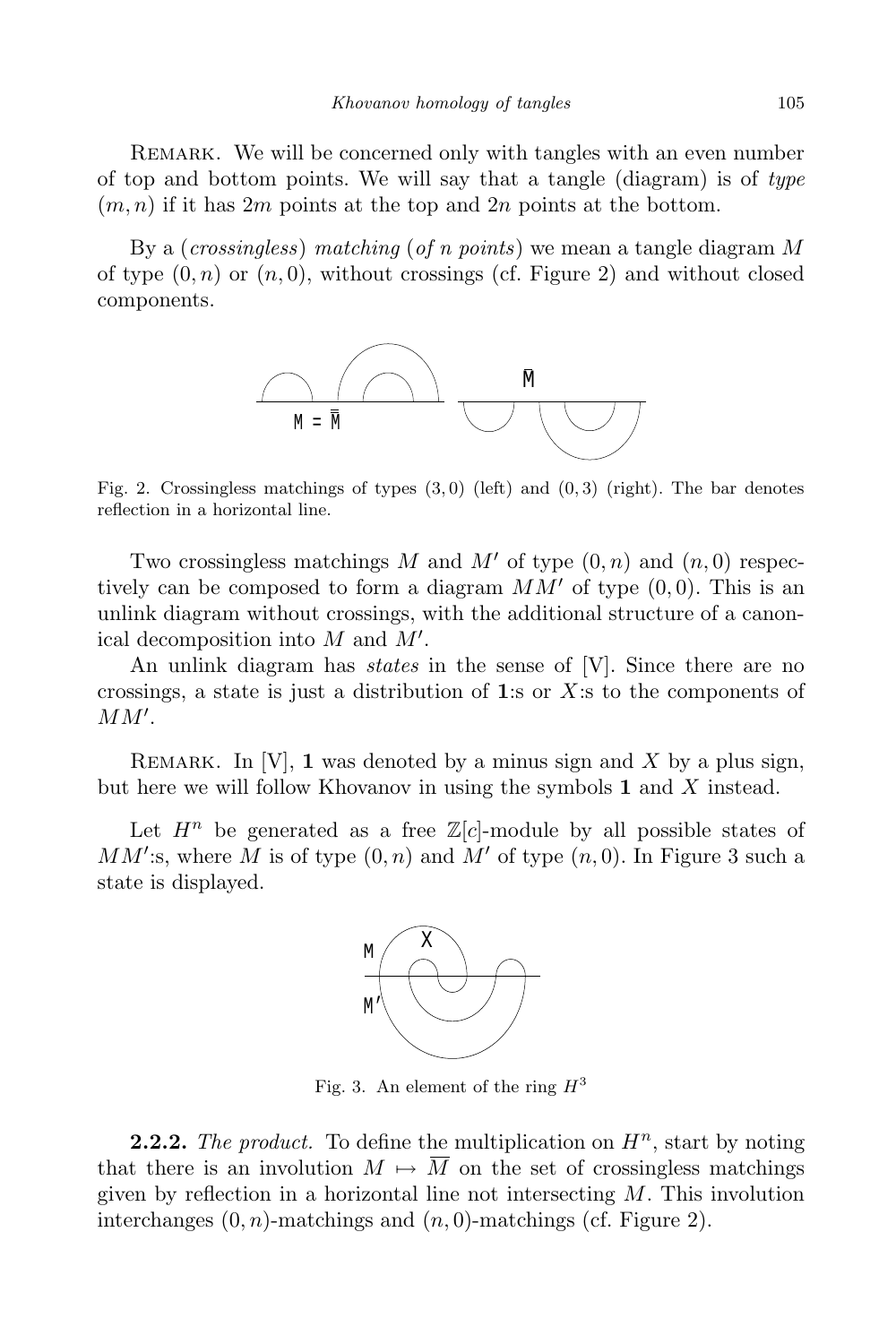The product  $ST$  of a state S of  $KL$  and a state T of MN will be zero if  $L \neq \overline{M}$ . If  $L = \overline{M}$  then the product is a linear combination of states of KN, which we describe below.

Place  $K\overline{M}$  above MN. Some half-circle in M can be merged with its reflection in  $\overline{M}$ , by a saddle point Morse move on the diagram  $K\overline{M} \cup MN$ , affecting only these two half-circles. This results in a pair of vertical strands connecting  $N$  to  $K$ . Continue this procedure until no half-circles are left in the space between  $N$  and  $K$ , so that  $N$  and  $K$  instead are connected by  $2n$ vertical strands. The result is canonically isotopic to  $KN$  (cf. Figure 4). Each



Fig. 4. A sample multiplication in  $H^2$ . The product of S and T is the sum of the three states on the right. Morse moves occur along the dashed lines.

Morse move induces a map of states coming from either the comultiplication or the multiplication of A. The full sequence of Morse moves ends in a state which is by definition the product  $ST$ .

**2.2.3.** The grading. Let S be an element of the ring  $H^n$ . Let  $\sharp X(S)$ denote the number of circles marked with X:s in S and  $\sharp \mathbf{1}(S)$  the number of circles marked with 1:s. Put

$$
\tau(S) = \sharp X(S) - \sharp \mathbf{1}(S).
$$

Then  $H^n$  becomes a graded ring  $H^n = \bigoplus_j (H^n)_j$  if we put

$$
j(c^kS) = -\tau(S) + 2k - n.
$$

REMARK. Note that  $H^n$  is a ring with 1. Namely, for each matching M consider the state of  $M\overline{M}$  which has 1:s on all circles. This is clearly an idempotent, and the unit is the sum of all such idempotents in  $H<sup>n</sup>$ .

REMARK. The above *j*-grading is compatible with  $[K1]$ ,  $[J]$  and  $[V]$ . In [K2] the grading is the opposite  $(-j)$ . This remark also applies to the grading in the chain complex in the next section.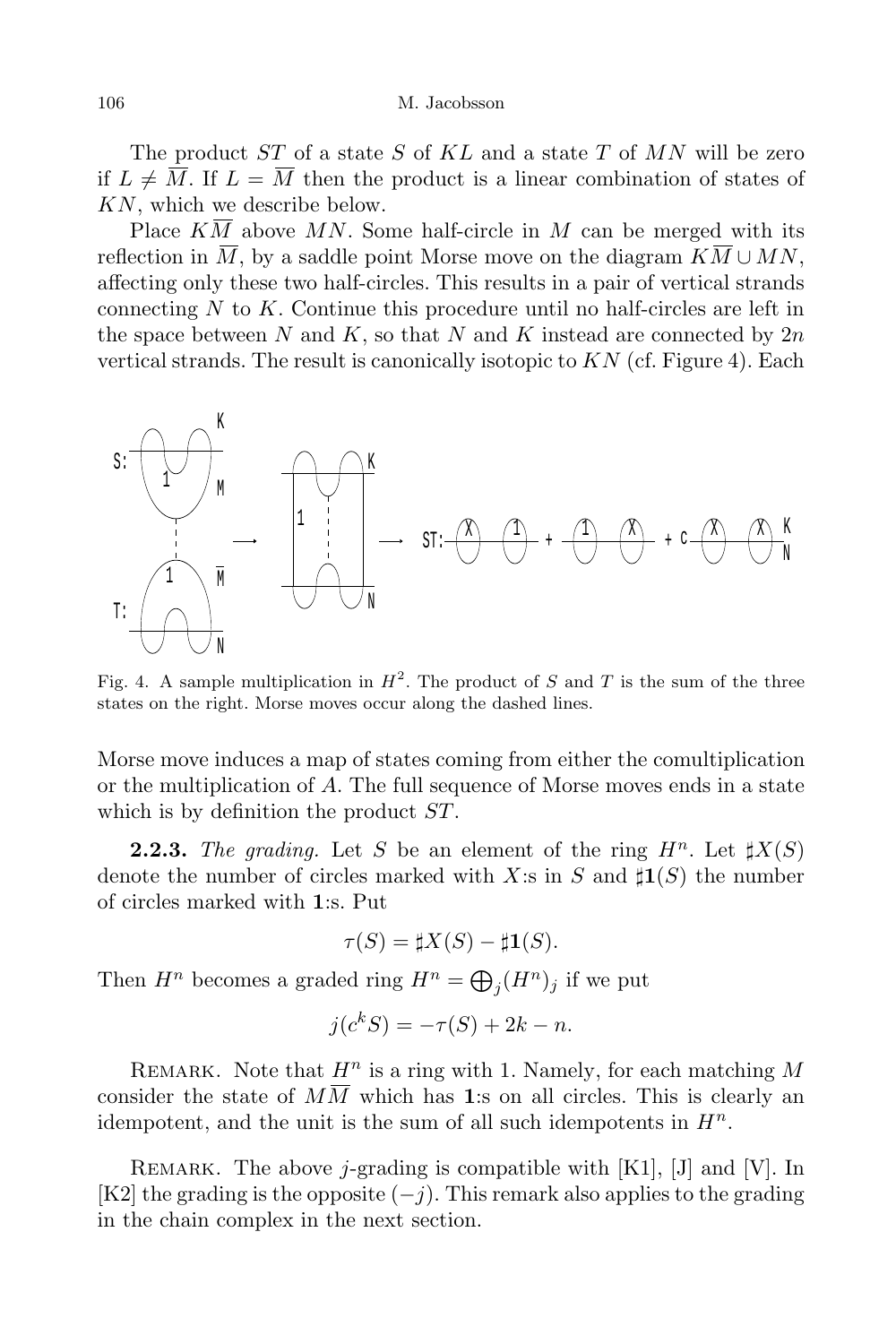**2.3.** The chain complex. Let D be an oriented  $(m, n)$ -tangle diagram. Such a diagram can be turned into a link diagram by capping off its top and bottom by crossingless matchings, i.e. by composing D with an  $(n, 0)$ matching N from below and a  $(0, m)$ -matching M from above. The result is a link diagram, with a canonical decomposition into its constituent pieces as MDN.

A state of the tangle diagram D is a state of the link diagram  $MDN$  for some choice of matchings  $M, N$ . Recall that a *state* of a link diagram is a distribution of Kauffman markers to its crossings together with a distribution of  $X$ :s and 1:s to the components of the resolution. (A state of a tangle is also assumed to remember the decomposition  $MDN$ .)

Consider the free  $\mathbb{Z}[c]$ -module C generated by all states of D. Denote by  $w(D)$  the writhe of the tangle diagram, by  $\sigma(S)$  the sum of all signs of markers in the state S and by  $\tau(S)$  the number of X:s minus the number of 1:s in the resolution of S.

We now turn C into a bigraded  $\mathbb{Z}[c]$ -module  $C^{i,j}$ , by defining the grading parameters for an element  $c^kS$  as

$$
i(c^{k}S) = \frac{w(D) - \sigma(S)}{2}, \quad j(c^{k}S) = -\frac{\sigma(S) + 2\tau(S) - 3w(D)}{2} + 2k - n.
$$

Notice that multiplication by  $c$  affects only the second grading parameter and that  $deg(c) = 2$ .

Given a tangle diagram  $D$ , let  $L$  be a subset of the set  $I$  of crossings of  $D$ . Let  $C_L^{i,j}$  $L^{i,j}(D)$  be the submodule of  $C^{i,j}$  generated by states S for which L is the set of crossings with negative markers.

For any finite set  $S$ , let  $FS$  be the free abelian group generated by  $S$ . For bijections  $f, g : \{1, \ldots, |S|\} \to S$ , let  $p(f, g) \in \{0, 1\}$  be the parity of the permutation  $f^{-1}g$  of  $\{1,\ldots,|S|\}$ . Let Enum(S) be the set of all such bijections.

DEFINITION. For  $S$  as above, we define

$$
E(S) = F \operatorname{Enum}(S) / ((-1)^{p(f,g)} f - g).
$$

REMARK. Observe that  $E(S)$  is isomorphic to  $\mathbb{Z}$ , but not canonically.

Let  $n(i)$  denote the number of negative markers in any state S with  $i(S) = i$ . (Note that this function is well defined.)

DEFINITION. The  $(i, j)$ th chain group of the chain complex is

$$
C^{i,j}(D) = \bigoplus_{L \subset I, |L|=n(i)} C^{i,j}_L(D) \otimes E(L).
$$

The sum runs over all subsets L with cardinality  $n(i)$ .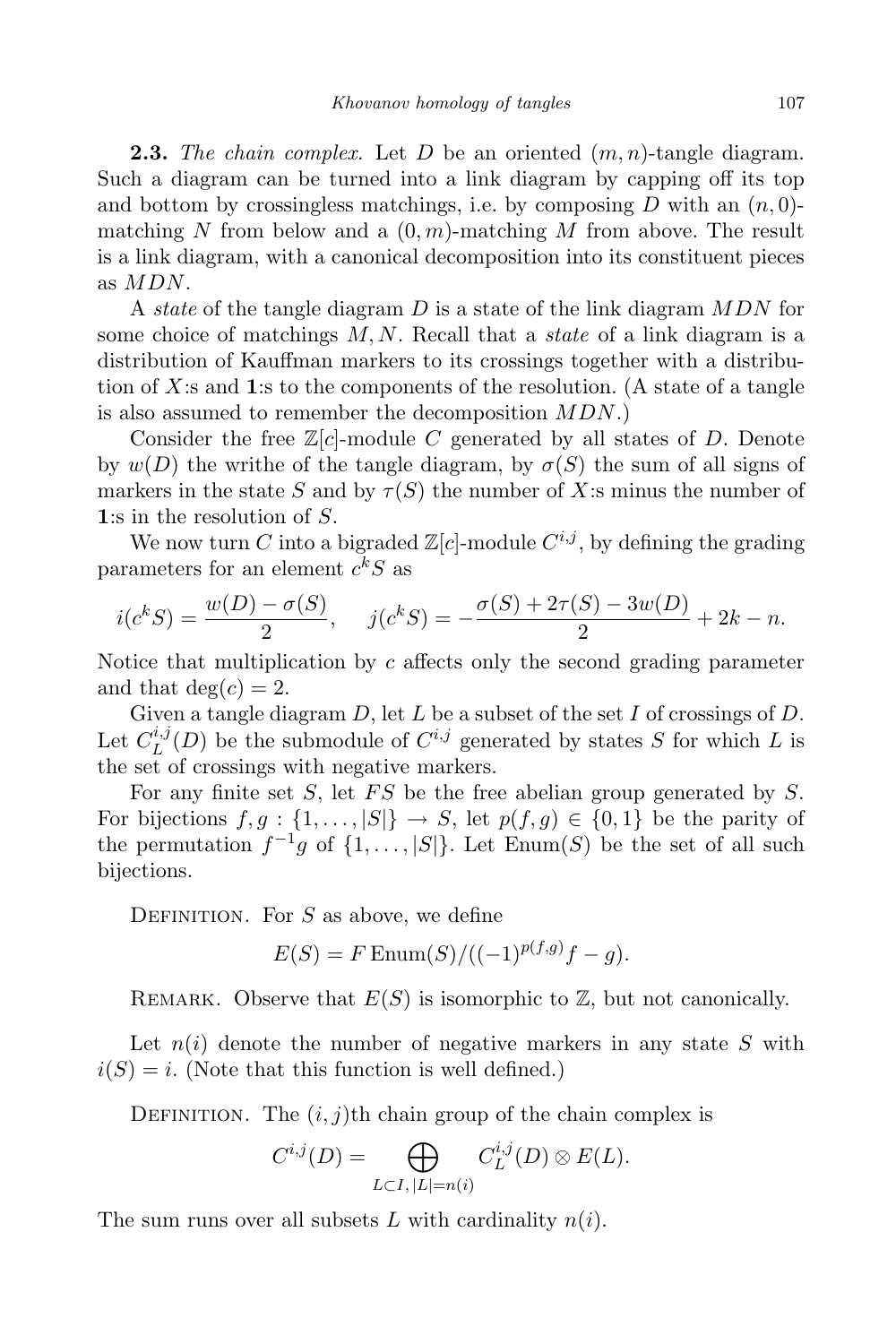### 108 M. Jacobsson

REMARK. From now on, we use the word "state" both for a state as defined above and an element  $S \otimes [x] \in C^{i,j}(D)$ , where S is a state and  $x$  is some sequence of crossings with negative markers. The context should prevent any confusion.

REMARK. Tensoring with  $E(L)$  is an invariant way of including the right incidence numbers in the complex. This can also be done by enumerating the crossings. See [V] for this approach, which necessitates a (simple) proof that the resulting invariants do not depend on the choice of enumeration.

**2.4.** The bimodule structure. The chain modules of the chain complex are in fact  $(H^m, H^n)$ -bimodules. If  $S \in H^m$  is a state of  $M'M$  and  $T \in C(D)$ is a state of  $\overline{M}DN$ , then by merging M and  $\overline{M}$  using the same procedure that defined the multiplication in  $H^n$  above, we get a new state of D (which is a state of the link diagram  $M'DN$ . This new state is the product of  $T$ with S from the left. The right module structure is defined analogously.

**2.5.** The differential. The differential in the chain complex has bidegree  $(1,0)$  and is defined in the same way as in [J]. The only difference comes from the changes in the Frobenius algebra due to c being non-zero.

The differential of a state  $S$  is built from states  $T$  which are *incident* to S in the following sense.

T is not incident to S unless the markers of S and T are different at exactly one crossing point  $a$ , where the marker of  $T$  is negative and the marker of  $S$  is positive. This means that the resolutions of  $S$  and  $T$  differ by a single saddle point Morse modification at a. Thus the numbers  $|S|, |T|$  of components of the resolutions of S, T satisfy  $|S| = |T| \pm 1$ , and the resolution of  $T$  is obtained from that of  $S$  by either splitting a single circle in two or merging two circles into one.

 $T$  is not incident to  $S$  unless the components that their resolutions have in common are marked with the same symbols  $1, X$ .

Thus, if  $T$  is incident to  $S$  and  $a$  is the crossing where their markers differ, then only the symbols on circles that pass a are different. It is easy to see that the requirement  $j(S) = j(T)$  gives the table of incident states presented in Figure 5.

The fifth row means that  $T$  is incident to  $S$  if  $S$  has a single 1-marked circle passing a and either  $T$  has different symbols on its two circles passing  $a$ , or  $T = cT'$  where T' has two X-circles passing a.

Finally, if T is incident to S in one of the ways above, then also  $c<sup>k</sup>T$  is incident to  $c^k S$ , for any integer k.

REMARK. Observe that the states in the right column are simply obtained from those in the left by multiplication or comultiplication in A. The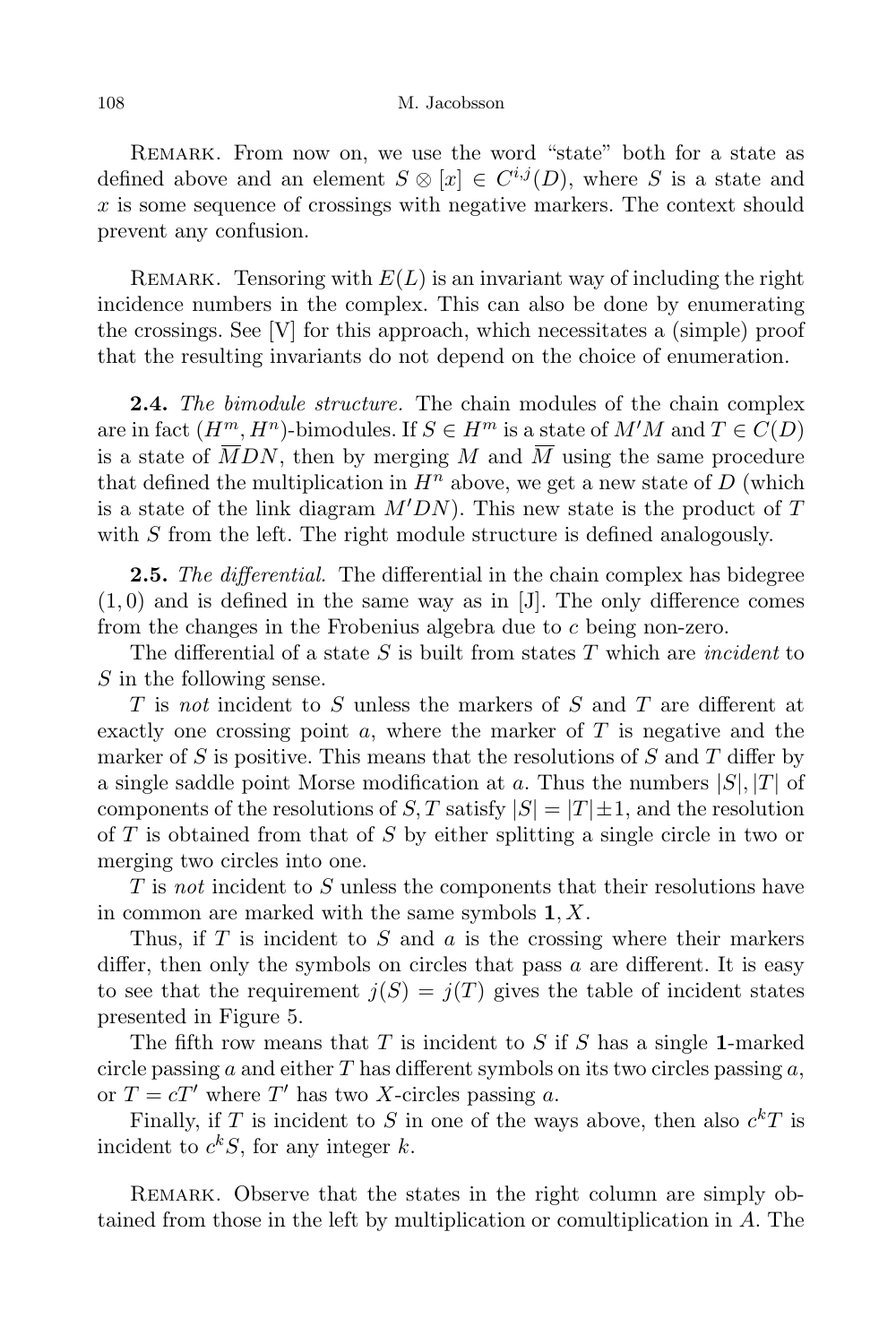

Fig. 5. Incident states

only difference from [J] occurs when the comultiplication is applied to a 1-circle.

DEFINITION. Let S belong to  $C_L^{i,j}$  $L^{u,j}(D)$ . The *differential* of  $S \otimes [x]$  is the sum

$$
d(S \otimes [x]) = \sum T \otimes [xa],
$$

where the T:s run over all states in  $C^{i+1,j}(D)$  which are incident to S, and  $a = a(T)$  is the crossing where T differs from S.

THEOREM 1 (Khovanov). The complex of bimodules defined above is invariant up to chain homotopy equivalence under ambient isotopy of the tangle.

**3. A localization theorem.** Let D and  $D'$  be tangle diagrams of types  $(l, m)$  and  $(m, n)$ , respectively. Let  $L, M, N$  be crossingless matchings, and let S and S' be states of  $LDM$  and  $MD'N$ , respectively. Put  $LDM$  above  $MD'N$ . Then M and  $\overline{M}$  can be merged, in the same way as when the multiplication in  $H^n$  was defined in Section 2.2. This defines a map

$$
\Phi: C(D) \otimes_{\mathbb{Z}[c]} C(D') \to C(DD'),
$$

which, as is easy to see, factors to give a homomorphism

$$
\Phi: C(D) \otimes_{H^m} C(D') \to C(DD').
$$

Khovanov proves in [K2] that this is even an isomorphism of complexes of  $(H^l, H^n)$ -bimodules: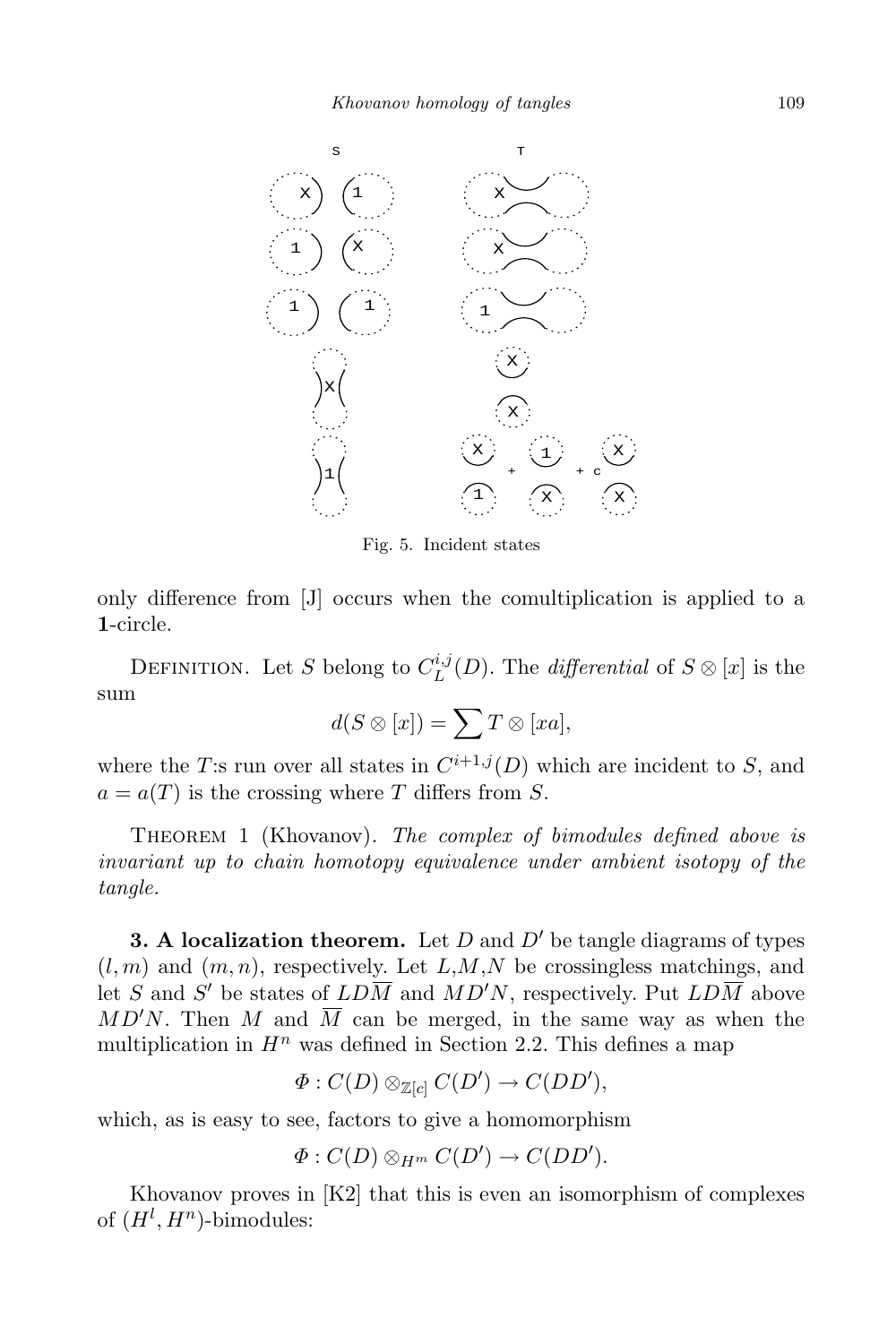THEOREM 2 (Khovanov). The bimodule complex  $C(DD')$  of the composition of an  $(l,m)$ -tangle D and an  $(m,n)$ -tangle D' is canonically isomorphic to  $C(D) \otimes_{H^m} C(D')$ , via the map  $\Phi$  described above.

REMARK. Khovanov proves this theorem for the coefficient ring  $\mathbb{Z}$ . The proof works over  $\mathbb{Z}[c]$  as well.

Let  $D$  be a tangle diagram. Then  $D$  is the composition of a sequence of elementary tangles:  $D = D_1 \cdots D_n$  (see Figure 6). By the above theorem  $C(D)$  is canonically the tensor product of the chain complexes of  $D_1, \ldots, D_n$ .



Fig. 6. Elementary (unoriented) tangles

Note that, even though the chain complexes  $D_i$  are very simple, their tensor product over the ring  $H^n$  might not be. Indeed, gluing together elementary tangles to form a link gives back the ordinary Khovanov chain complex, which in general is highly non-trivial. Thus, the localization must be used with care, so that all constructions to which one uses it respect the bimodule structure.

4. A simple example. As an example, let us compute the Khovanov chain complex  $C(T)$  of the elementary (1, 1)-tangle T in Figure 7. There



Fig. 7. The tangle  $T$  with its unique capping

is only one way to cap off this tangle, so the chain complex is isomorphic to the ordinary Khovanov complex of a trivial circle with a negative twist (up to a grading shift in j). The span of states with positive marker can be identified with the algebra  $A$ . The states with negative marker span a subspace we can identify with  $A \otimes A$  (identifying e.g. the left tensor factor with the upper circle and the right tensor factor with the lower one). Hence, as a  $\mathbb{Z}[c]$ -module,  $C(T) \cong (A \otimes A) \oplus A$ . The differential in the complex is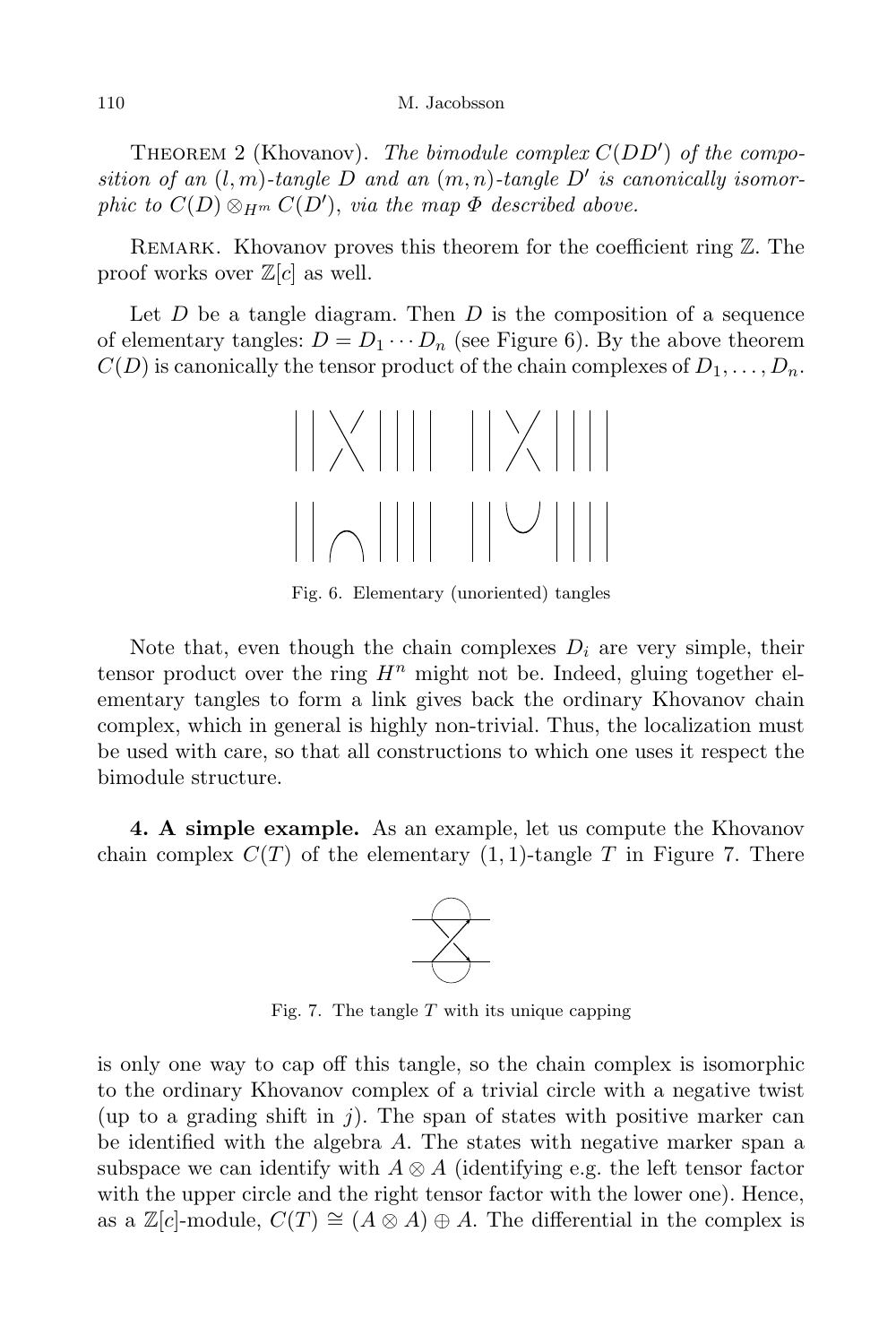then zero on the first summand, and maps the second into the first using the comultiplication  $\Delta$ .

The bimodule structures are equally easy to describe. The ring in question is  $H<sup>1</sup>$ , which is obviously isomorphic to A. It acts on the A-summand using the (commutative) multiplication  $\mu$  in A on both sides, and on the  $A \otimes A$ -summand by  $\mu \otimes 1$  from the left and by  $1 \otimes \mu$  from the right.

To illustrate the localization theorem, let us glue together two copies of  $T$  as in Figure 8. Given two states of  $T$  as in this figure, notice that the



Fig. 8. Gluing two states of  $T$  into a state of  $TT$ . States are multiplied along the dashed line. The label on the topmost circle is irrelevant.

gluing map only affects the half-circles in the region between the tangles. Identifying these circles with  $A \otimes A$  and the resulting circle in TT with A, we see that the gluing map  $\Phi$  is given (on these circles) by the multiplication map:

$$
\mu(X \otimes X) = 0
$$
,  $\mu(X \otimes 1) = \mu(1 \otimes X) = X$ ,  $\mu(1 \otimes 1) = 1$ .

Over  $H^1$ , however,  $X \otimes X$  is zero already, since  $X \otimes X = 1X \otimes X =$  $1 \otimes X^2 = 0$ . Similarly,  $X \otimes 1 = 1 \otimes X$ . With this observation it is easy to see that  $\Phi$  is an isomorphism of bimodules. To show that  $\Phi$  is a chain map is left to the reader. (Hint: Use Figure 1.)

Acknowledgements. I wrote the first draft of this explanatory note as a PhD student at Uppsala University. The final version for these proceedings was prepared at Aarhus University and at INdAM. I would like to thank all three institutions for their financial support.

### References

- [BN] D. Bar-Natan, On Khovanov's categorification of the Jones polynomial, Algebr. Geom. Topol. 2 (2002), 337–370; arXiv:math.QA/0201043.
- [J] M. Jacobsson, An invariant of link cobordisms from Khovanov homology, Algebr. Geom. Topol., to appear; extended version available as arXiv:math.GT/0206303.
- [K1] M. Khovanov, A categorification of the Jones polynomial, Duke Math. J. 101 (1999), 359–426; arXiv:math.QA/9908171.